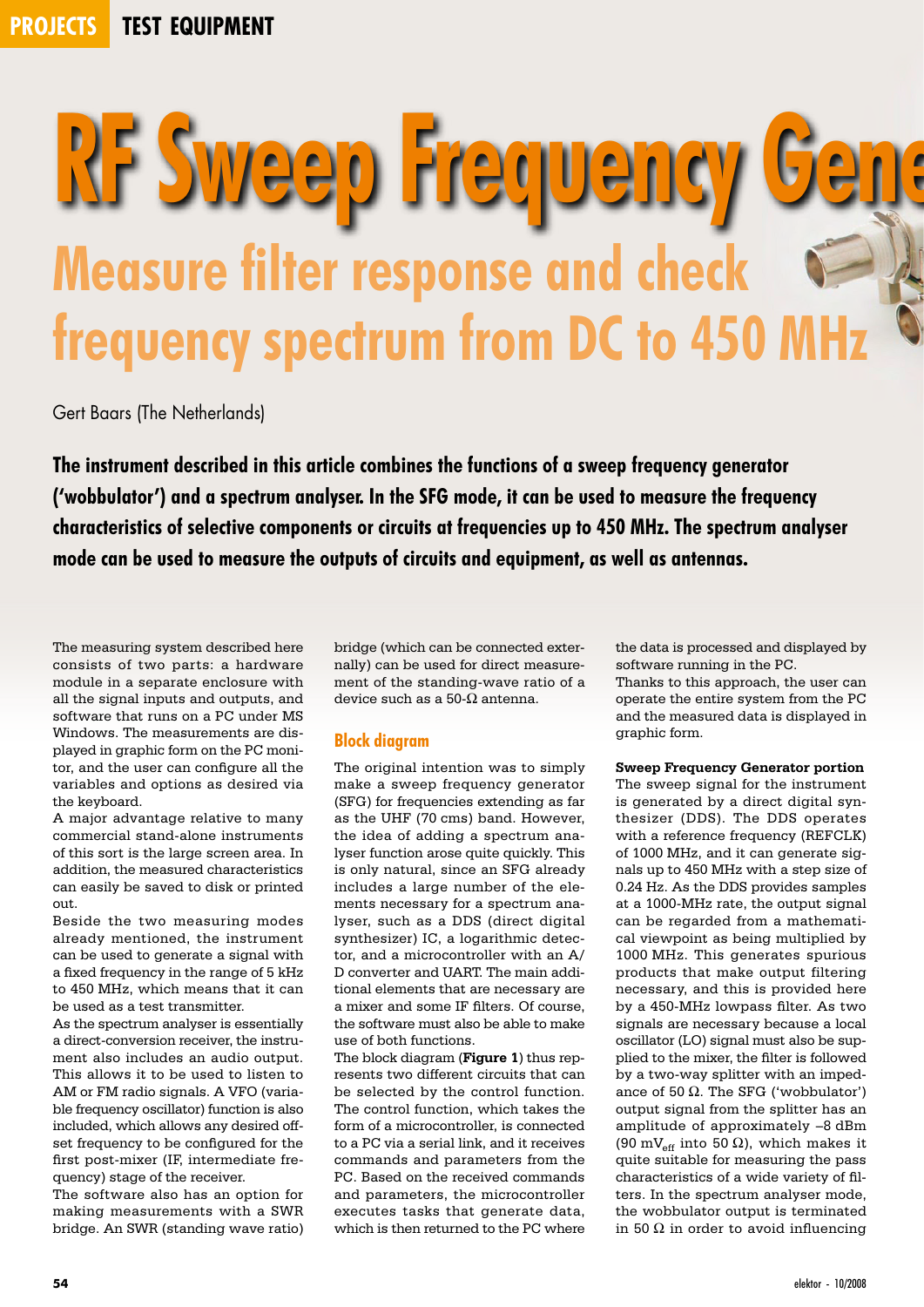**RF Sweep Frequency Generator / Spectrum Analyser**

## **Technical Specifications**

## **Sweep Frequency Generator**

#### **Horizontal:**

Maximum frequency: 450 MHz Minimum usable frequency: 5 kHz Sweep: any desired scan between DC and 450 MHz Resolution: 1/650 of the scan width Sweep rate: 0.2, 0.5, 1, 2, 5, and 10 s/scan Linear or logarithmic frequency scale

#### **Vertical:**

Range: 0 to approx. –60 dB Resolution: 1 dB Accuracy: approx. 2 dB Output: 50  $\Omega$ , -8 dBm Input: 50  $\Omega$  or active probe with 1 M $\Omega$  // 4 pF input impedance

## **Spectrum Analyser**

**Horizontal:** Maximum frequency: 450 MHz

Minimum usable frequency: 0.1 MHz Sweep: any desired scan between DC and 450 MHz Resolution: 1/650 of the scan width Sweep rate depends on scan width, detection bandwidth and accuracy; range approx. 0.25 s to 30 s

#### **Vertical:**

Range: 0 to approx. –80 dBm Resolution: 1 dB Accuracy: Average ±2 dBm (in part dependent on scan rate) Detection bandwidths: 25 kHz and 100 kHz Input impedance: 50  $\Omega$  or active probe (1 M $\Omega$  // 4 pF)

the amplitude of the LO signal for the mixer.

The SFG input (on the right in the block diagram) can be 50  $\Omega$  or an active probe with a input impedance of 1 M $\Omega$  // 4 pF, which is nice for working with filters because they often require a matching impedance much greater than 50  $Ω$ . This way the attenuation

due to mismatching is much smaller, which means that the vertical measuring range is much larger. The probe also provides many other benefits with all sorts of measurement tasks for which low loading is desirable.

The signal on the SFG input is first preamplified. The resulting output signal closely approaches the maximum input level (+17 dBm) of the subsequent logarithmic detector, which also increases the vertical measuring range.

The detector is followed by a lowpass filter to ensure that only the 'DC' component (in a manner of speaking) reaches the microcontroller's A/D converter.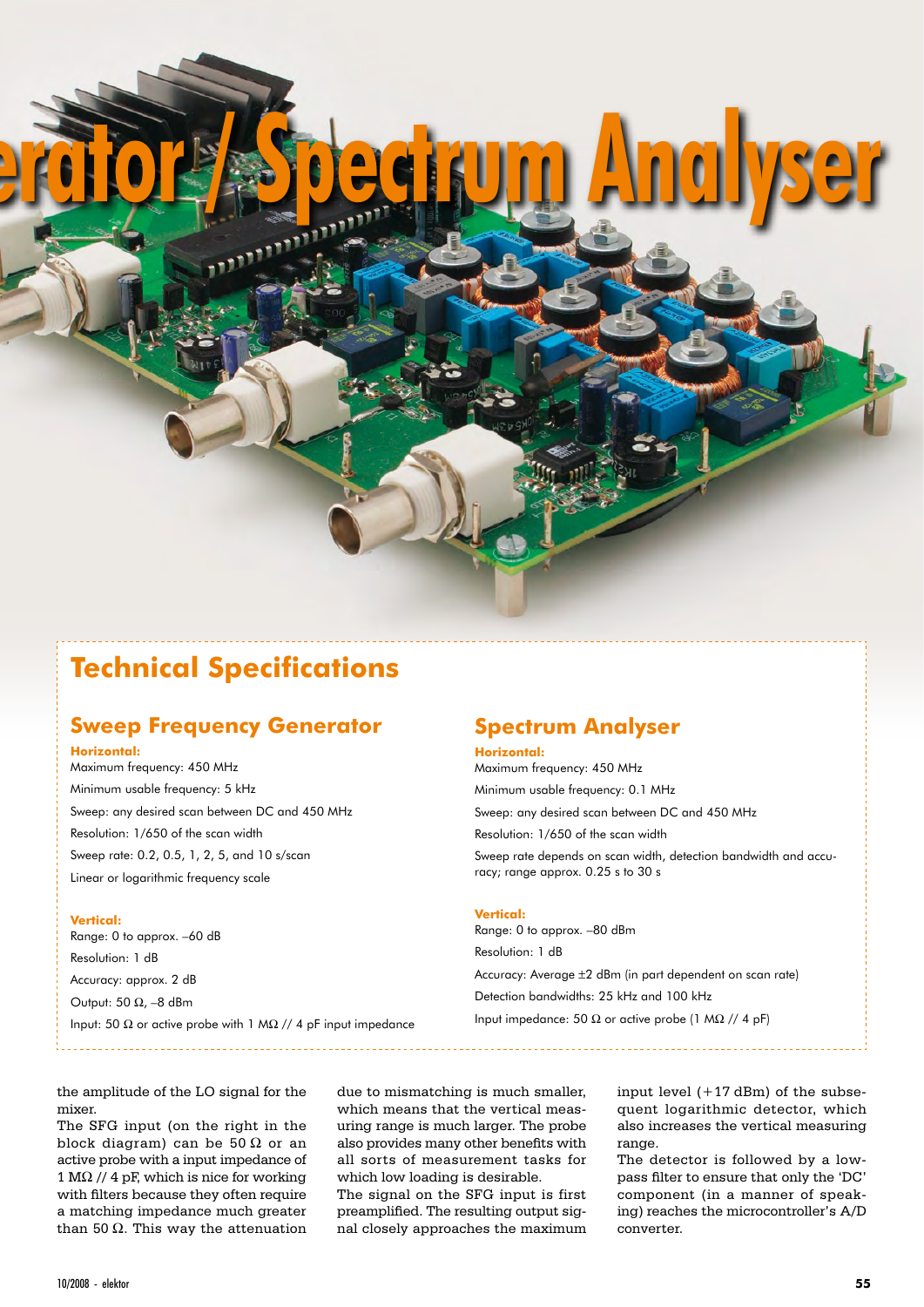

**Figure 1. Block diagram of the sweep frequency generator / spectrum analyser.**

Obviously, the frequency response of the device under test (DUT) can be measured by connecting the wobbulator output to the DUT input and the DUT output to the SFG input and then performing a frequency scan.

#### **Spectrum analyser portion**

The spectrum analyser operates on the direct-conversion principle. This provides a number of benefits. To start with, it allows the IF filters to take the form of lowpass filters, which are easy to make as DIY filters. Another important benefit is that the image frequency is referenced to the LO frequency, which has the significant effect of making the bandwidth twice as large as that bandwidth of the postmixer filter. This way, bandwidths of 25 kHz and 100 kHz are obtained with 25.5-kHz and 50-kHz lowpass filters. The software ensures that the right measurement data is displayed.

The input of the spectrum analyser is connected directly to the mixer. The type of mixer used here is marked by very high linearity. A preamplifier ahead of the mixer would only make things worse. The post-mixer filter is followed by an amplifier, which boosts the signal amplitude to a level that matches the range of the subsequent logarithmic detector. The same detector is used for the spectrum analyser and SFG functions by switching the signal paths according to the operating mode. The remaining hardware is the same as for the SFG, with the major

difference being found in the software for the spectrum analyser and sweep frequency generator functions.

#### **Schematic diagram**

#### **Sweep Frequency Generator input preamplifier**

The input stage of the SFG consists of a broadband amplifier in the form of an ERA-5 IC (IC1) from Minicircuits [1]. This 50- $\Omega$  stripline broadband amplifier was chosen for its high IP3 and 1-dB compression point. In simplified terms, this means that the input stage has good immunity to the generation of undesired spurious products in the presence of large input signals, which could cause false measurement results, but it can still supply adequate output power. The gain of the ERA-5 is a constant 22 dB from DC to 1000 MHz, which makes it more than suitable for the desired bandwidth of 450 MHz. This MMIC also has a noise figure that is low enough for our application.

#### **Detector**

In order to achieve a large dynamic measuring range, we decided to use a logarithmic detector. The Analog Devices [2] AD8307 (IC7) used here has a bandwidth of DC to well over 500 MHz, and it outputs a DC voltage that is proportional to the level of the input signal in dBm. The input signal range of this detector is approximately  $-75$  dBm to  $+17$  dBm. The maximum level (+17 dBm) is somewhat on

the high side, which is why the previously mentioned ERA-5 preamplifier is included in the circuit. Another important aspect of this logarithmic detector is that it can track fast changes in the input level. This is necessary to avoid an excessively long delay for sweep generation, so the time required to perform a sweep can be kept within reasonable limits.

A simple lowpass filter (R25-C83-R26- C84) after the detector prevents residual signal components from reaching the A/D converter.

#### **A/D converter**

The A/D converter is integrated in the microcontroller (IC12). This 10-bit successive-approximation A/D converter provides 10-bit conversion results with a conversion time of approximately 110 µs. It can also operate at higher conversion rates, but this comes at the cost of accuracy. The advantage of 10 bit resolution is that if desired, the vertical scale can be enlarged while still maintaining relatively high accuracy. As a result, a vertical scale of 25 dB still has the same accuracy as a vertical scale of 100 dB.

#### **Microcontroller**

The hardware is controlled by a microcontroller in the form of an Atmel type ATmega8535 [3]. This 8-bit RISC microcontroller can achieve 16 MIPS (million instructions per second) with a clock rate of 16 MHz. However, we use a 14.7456-MHz crystal here so that the baud rate of the integrated UART can be set to exactly the desired value of 115,200 baud. Among other things, this microcontroller features 8 kB of flash program memory, an 8-channel / 10-bit A/D converter, 512 bytes of RAM, and a serial UART, which make it an outstanding choice for this application. The link between the UART and the COM port requires level conversion in order to adapt the signal levels of the UART  $(+5 V / 0 V)$  to signal levels of the COM port  $(\pm 12 \text{ V})$ . A Maxim [4] MAX232 (IC11), which requires only a few external components, is used for this purpose.

#### **DDS**

The sweep signal for the SFG output and the LO signal for the spectrum analyser mixer are generated by an Analog Devices AD9858 (IC12). The outstanding feature of this particular DDS IC is its high clock speed, which extends to 1 GHz. This very advanced DDS makes it easy to generate fre-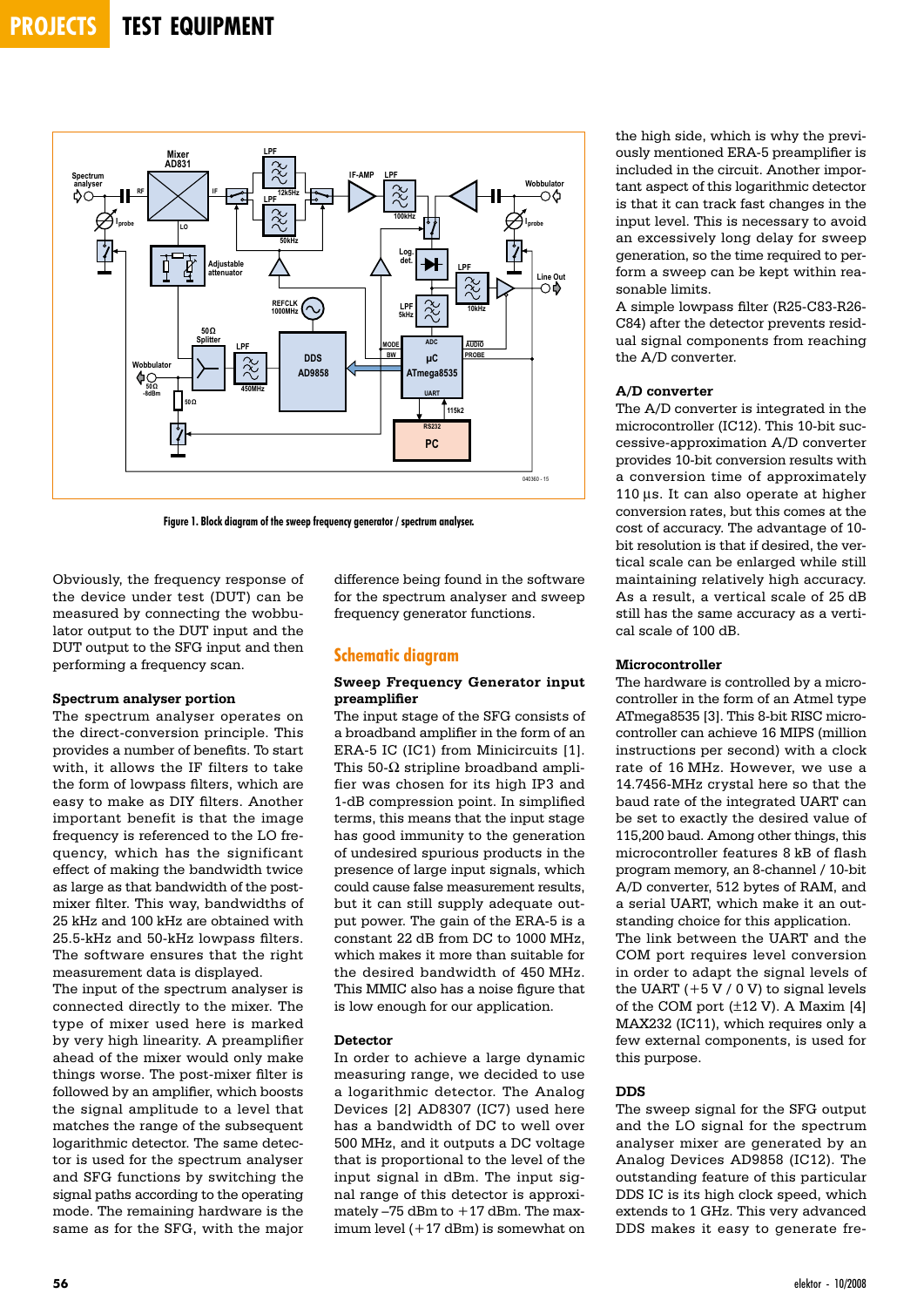quencies up to 450 MHz with 32-bit precision, which amounts to a step size of 0.233 Hz. In addition, this 100 pin DDS IC has extremely low phase noise (more than 145 dB below the carrier level). It can also be controlled in parallel or serial mode. Even the serial mode is more than fast enough for use as a sweep generator. Another feature of this IC, which is not used in this design, is that it can store four externally selectable frequency profiles for ultra-fast frequency hopping. Another noteworthy aspect is that the DDS chip must be powered from 3.3 V, while the maximum dissipation can be as much as 2 watts.

In addition to the DDS, the AD9858 houses a PLL and a mixer. They are also user-programmable, but they are disabled in this application by means of software initialisation and not used in the circuit in order to avoid unnecessarily increasing the power dissipation. The full-scale output current of the DDS is set by an external resistor. Here we chose a safe figure of 20 mA. According to the manufacturer, this yields the least amount of spurious products.

#### **DDS reference clock**

One thing that initially appeared to be a problem was generating a stable 1-GHz reference clock signal for the DDS. Solutions such as a crystal oscillator with multipliers or an extra PLL appeared to require an undesirable number of additional components, while a simple free-running oscillator might drift too much. Consideration was also given to using the internal PLL of the DDS IC for this.

We discovered that a 1000-MHz SAW (surface acoustic wave) resonator is available from Tai-Saw [5], with type number TC0306A. A supplementary benefit of a reference oscillator built around this sort of resonator (X2) is that it does not have to be adjusted, and any small deviations can easily be compensated in the software (a calibration feature is provided for this).

#### **DDS output filter**

As already mentioned, the digital technique used to generate DDS signals inherently causes spurious products to be generated as well. There are also residual components of the 1000-MHz clock in the output signal. A 450-MHz, seventh-order Chebyshev filter was developed to eliminate them. The inherent impedance of the filter is 50  $\Omega$ , and it has four trim capacitors that must be used to adjust it for

proper response. The chance of deviations would be too large if fixed-value components were used here. Incidentally, the adjustment is not difficult, and it can be performed directly with the aid of the sweep frequency generator, so no additional instruments are needed. A certain amount of ripple can be seen on the screen when the filter is properly adjusted, and there is some roll-off due to the reduced sensitivity of the AD8307 detector as well as the reduced amplitude of the DDS signal. However, the software has a calibration function that can be used to restore a perfectly straight-line characteristic.

The filter is followed by a simple 50-  $\Omega$  splitter to yield two output signals: one for the wobbulator output and the other for the LO input of the spectrum analyser mixer. As both outputs of the splitter must always see a 50- $\Omega$  load. the microcontroller connects a 50- $\Omega$ termination resistor across the wobbulator output when the spectrum analyser is being used.

#### **Mixer**

Very high requirements are placed on the mixer for the direct-conversion spectrum analyser. A balanced-diode mixer is far from being good enough, due to the low isolation between the ports, and its switching behaviour is an even larger drawback. The multiplication of the LO signal with the RF signal must be as linear as possible. which is only possible with a good active mixer.

An outstanding mixer for this application is the AD831, once again from Analog Devices. This special low-distortion mixer produces very low distortion even with relatively large input signals, it has sufficient isolation, and it can be used with input and LO signals up to 500 MHz. With this mixer, the LO input is usually driven into saturation. For this purpose, it has an internal amplifier for the LO signal. However, the LO signal can be supplied via an adjustable attenuator so that the signal amplitude can be set to exactly the level that yields the least distortion. This can be done quite easily by scanning a signal in spectrumanalyser mode. If the LO signal amplitude is too high, a spike will be seen at f/3 of the input signal. The adjustable attenuator can be set to reduce the level of this spike until it just disappears in the noise floor. It is important to reduce it to just this level and no further, as otherwise the mixer will attenuate the signal more than necessary. The adjustable attenuator is implemented using a PIN diode so that it can be used at high frequencies.

The mixer also has an internal output amplifier, which we are happy to use here because it is better to amplify the signal before the IF filter, since the noise voltage is directly proportional to the bandwidth. This allows a lower amount of IF gain to be used, which also results in less noise. In this way we manage to achieve a noise floor of approximately –80 dBm. The mixer must have an output impedance of 50  $\Omega$  in order to properly match the impedance of the IF filters. The coupling capacitors at the output determine the lowest intermediate frequency, and they must have a relatively high value. Otherwise a visible dent in frequency response will occur when the scan width is fairly small relative to the bandwidth of the IF filter, due to the direct-conversion principle. With larger scan widths, which of course will most often be used in practice, this phenomenon is compensated in software and the display shows taut, needle-shaped frequency lines.

#### **Post-mixer filters**

The filters 'behind' the mixer determine the bandwidth of the spectrum analyser. We decided to use two selectable filters with bandwidths of 12.5 kHz and 50 kHz, respectively. Due to the direct conversion principle, the bandwidth is doubled to 25 kHz and 100 kHz. These filters should be as steep as possible. The desired properties can be approximated with 11thorder elliptical filters – which means a flat amplitude characteristic up to the corner frequency, followed by a very steep skirt so that the base width is small enough for this application, even at –80 dB. We achieved this by winding our own coils on toroidal cores. The 14-mm 4C65 cores that we used have a  $\operatorname{mu_{i}}$  specification of 125. This is not especially large for a toroidal core, but it must be said that toroidal cores with very large mu values are almost always made from a material with a relatively high ohmic resistance. This results in core losses, which in turn reduce the *Q* factor. Here we used ordinary MKT capacitors with good results. A supplementary benefit of using toroidal cores is that they are usually rather insensitive to external fields.

The two IF filters are selected by a set of TQ-2 relays operated by the micro-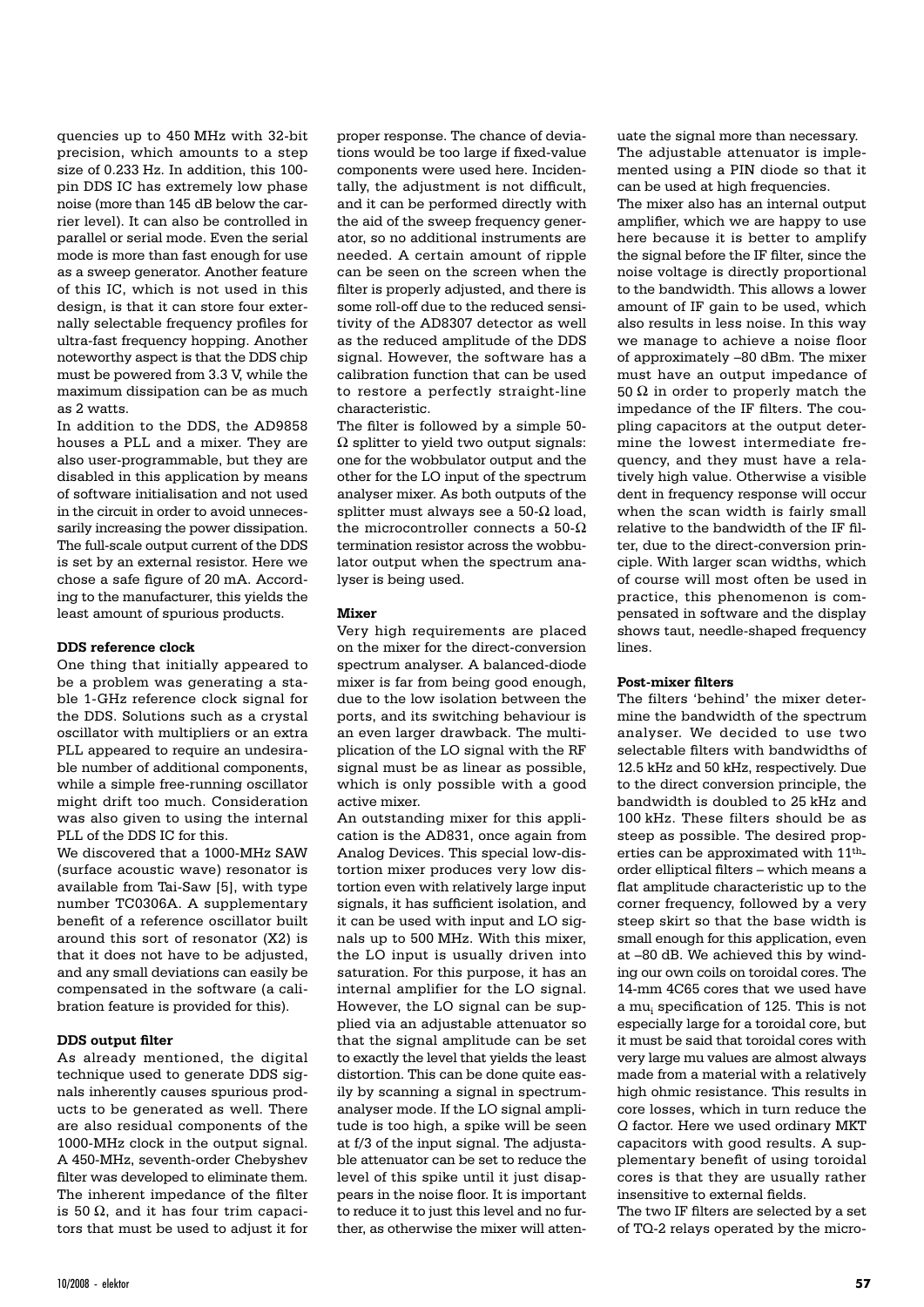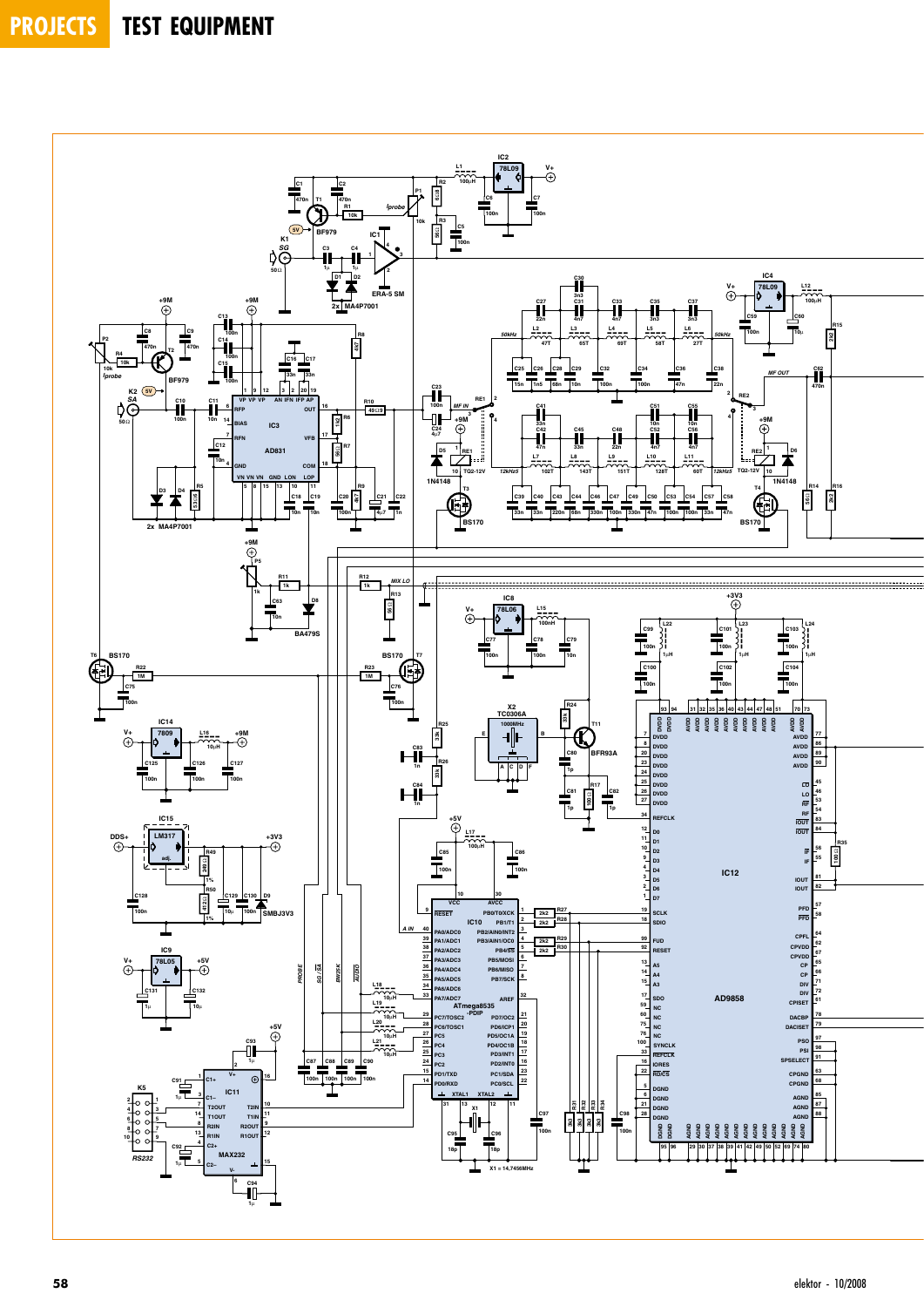

controller in response to a command from the PC application.

#### **Post-mixer amplifier**

Like the mixer, the amplifier that follows it must have very good characteristics. We chose the AD8099, which is listed as an opamp with extremely low distortion and noise. This opamp – which is also affordable – is made by Analog Devices. It has an enormous bandwidth of no less than 3.8 MHz, which is not especially important for this application but certainly worth mentioning. The very low noise contribution of the IF amplifier is especially important because it keeps the noise floor of the spectrum analyser as low as possible. The noise is reduced even further by dimensioning the input section of this IC for an AC impedance of 50  $Ω$ , which matches the impedance of the IF filters. A simple lowpass filter is located at the output of the intermediate frequency amplifier to restrict the noise spectrum.

#### **Active probe**

An active probe is included because 50 Ω would be too much of a load for many measurements. It has been kept as simple as possible and consists of only five components (**Figure 4**). It can thus be built into a small external enclosure, such as the body of a ballpoint pen or felt pen.

The probe has an input impedance of  $1 M\Omega$  // 4 pF and a maximum usable frequency of about 450 MHz, and it can be used with the spectrum analyser as well as the SFG.

As the probe attenuates the signal slightly, a separate calibration button is included in the software to compensate for all the deviations. The calibration data is saved automatically in specific .ini files so it can be reused. This means that the calibration only has to be performed once. When the instrument is switched to work without the probe, the standard calibration file is automatically read from disk and used.

For convenience, the probe is powered directly from the hardware. An approach using chokes is not desirable here. Large chokes are necessary for low frequencies, and they usually have high internal and stray capacitance. A simpler and better solution

**Figure 2. The resulting schematic diagram is rather extensive. The DDS IC occupies a central position here.**

is to power the probe with a DC current. For this purpose, a switchable current source is provided at the SFG input and the spectrum analyser input, in the form of a PNP transistor (T1 or T2, respectively) with an adjustable collector current that can be switched off by the microcontroller, since a DC current could have undesirable effects when measurements are made without the probe. The 'Use Probe' command in the Options menu of the PC application switches the probe supply on or off. In principle, any transistor can be wired as a current source, but here the collector capacitance should be as small as possible. We thus selected a UHF transistor, in this case the BF979. The probe current from each transistor can be set to approximately 14 mA by adjusting the potentiometer connected to the base. At this current, the DC voltage on the collector of the transistor is approximately 5 V.

#### **Input protection**

The inputs of the spectrum analyser and SFG are protected against excessive input signals. For this purpose, two PIN diodes (type MA4P7001) are connected to each input in reverse parallel. These PIN diodes from M/A-COM [6] have a blocking capacitance of 0.7 pF and the threshold voltage of each diode is 1 V, so the input signal is limited to 2  $V_{\text{pp}}$ . This corresponds to +10 dBm, which both inputs can handle easily. Each diode can dissipate 3 W for a relatively long time, or 10 times this much for a short time. In practice, this means that the diodes will still do their job if (for example) the output of a 25-watt transmitter is accidentally connected directly to the spectrum analyser input. This is because relatively modern transceivers automatically and quickly reduce the output power in such situations due to the resulting low load impedance. The diodes have a very low impedance if they are overdriven, so almost all the supplied power is reflected. The author suspects that the input capacitors will fail before the diodes if too much power is applied to the input, although arguably he has not tested this. It is thus advisable to use SMA devices with a relatively small package size for the series capacitors. Then if an accident occurs, you only have to replace these capacitors.

#### **DDS power supply and cooling**

The DDS should be powered from a 3.3- V supply, and its current consumption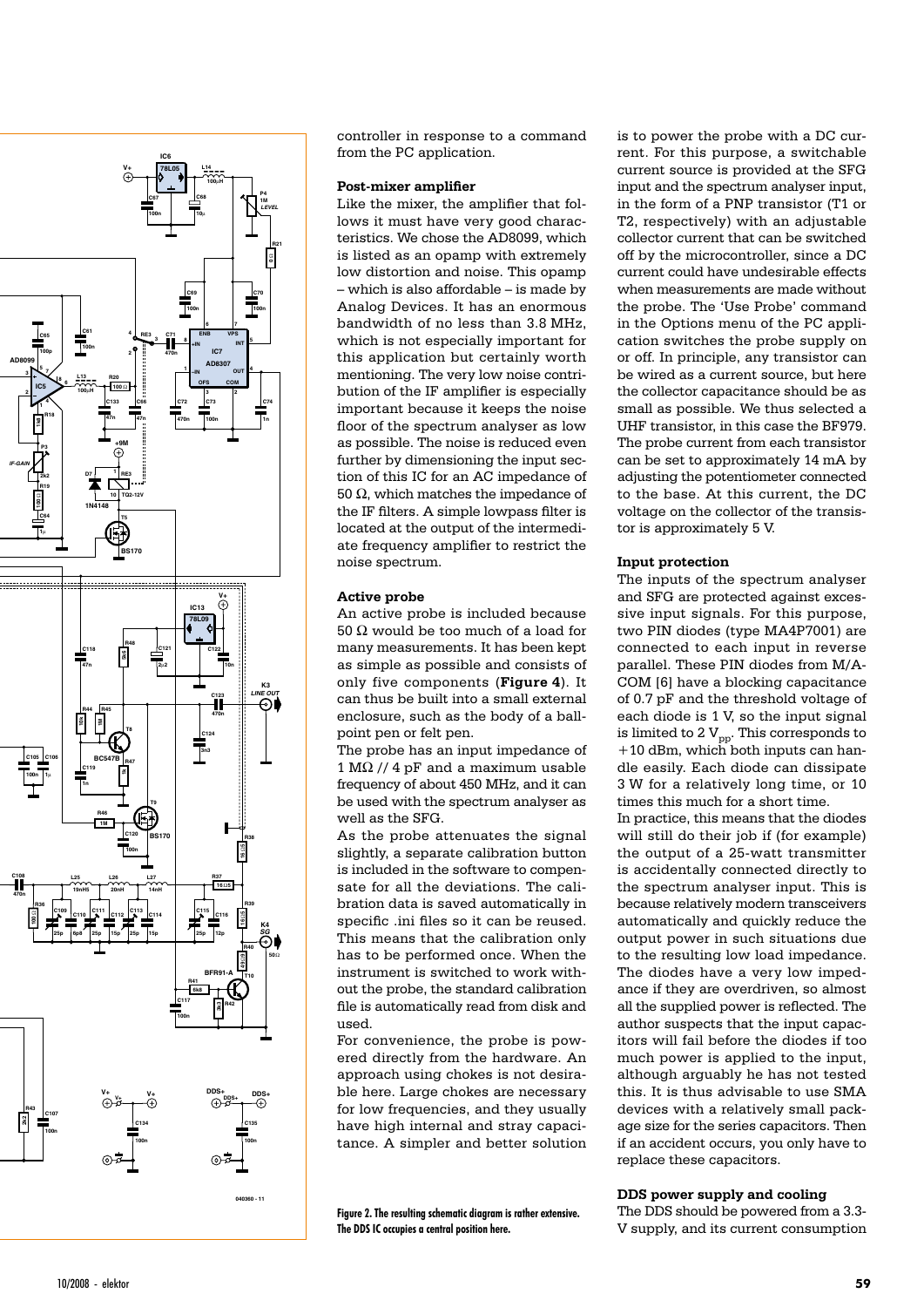

**Figure 3. Two power supply transformers with rectifiers and smoothing capacitors are located on a separate power supply board.**

is approximately 600 mA. This means that the IC must dissipate around 2 W of heat. For this purpose, the IC has a thermal pad on the bottom of the package, which is supposed to make contact with thermal vias in the PCB that transport the heat to the bottom of the board. The necessary vias are thus present in the PCB layout. In order to do this properly, you need a reflow soldering oven (as described in another article in this issue).

The supply voltage for the DDS IC is provide by an LM317 (IC15) set to an output voltage of 3.3 V. The input voltage is approximately 7 V, so the voltage



**Figure 4. The active probe comprises only five components.**

regulator must dissipate around 2 W. It is fitted with a small heat sink for this purpose. To increase the working life of all this, the author fitted a small fan in his prototype to provide forced-air cooling. The voltage regulator and its heat sink are located close to the DDS IC so that they can both be cooled by the same fan.

#### **Mains power supply**

A separate power supply PCB has been designed for the main power supply. It holds two mains transformers along with the necessary rectifier diodes and capacitors (**Figure 3**). The power supply board provides supply voltages of 7 V and 12 V. A separate connector is provided for a fan if desired.

#### **Software**

The software consists of two programs: (1) firmware (i.e. object code created from assembly language) for the microcontroller in the hardware and (2) a Delphi program for the PC. Here it should be noted that the majority of the tasks are performed by the PC program. Logarithmic calculations, for example, are very cumbersome in

assembly language, so the Delphi program performs all intensive computations and only sends simplified parameters and commands to the ATMega microcontroller, whose primary task is to control the hardware.

#### **Communication protocol**

A separate protocol was created for the communication between the PC program and the firmware controlling the hardware. For each communication session, the PC sends a command to the microcontroller, which acknowledges it by returning the command (echo). After this, the PC sends a number of parameters, such as the start frequency, scan parameters, step delay, step size, and so on. The microcontroller waits for the PC to issue a 'start' command before it performs a sweep using the most recently sent parameters. The results from the A/D converter are sent to the PC during the sweep. Some parameters are always the same, such as the scan width and the two fixed IF bandwidths. These parameters are defined as constants.

In this way, specific commands and parameters are sent to the hardware after certain options or actions have been selected on the PC, and the hardware is then instructed to perform the actual measurement.

The commands have been assigned simple names, such as 'hello', 'start' and 'data', and the software sees them as single-byte codes.

#### **Assembly-language program**

The assembly-language program used to build the microcontroller firmware begins in the usual manner with a reset interrupt routine. Among other things, this routine initialises the I/O ports, the A/D converter, the UART, and the DDS. This means that their parameters are set according to the desired configuration.

The main program, or 'mainflow', starts after the reset routine. The only thing mainflow does is to periodically check the UART receive buffer to see whether any data has been received. If it has, the program checks to see which command is involved, which determines the subsequent course of action. The most important routines are the ones that execute a wobbulator sweep or a spectrum analyser sweep and send a frequency word to the DDS.

There are also several auxiliary routines, such as timer functions, starting and reading an A/D conversion, etc.